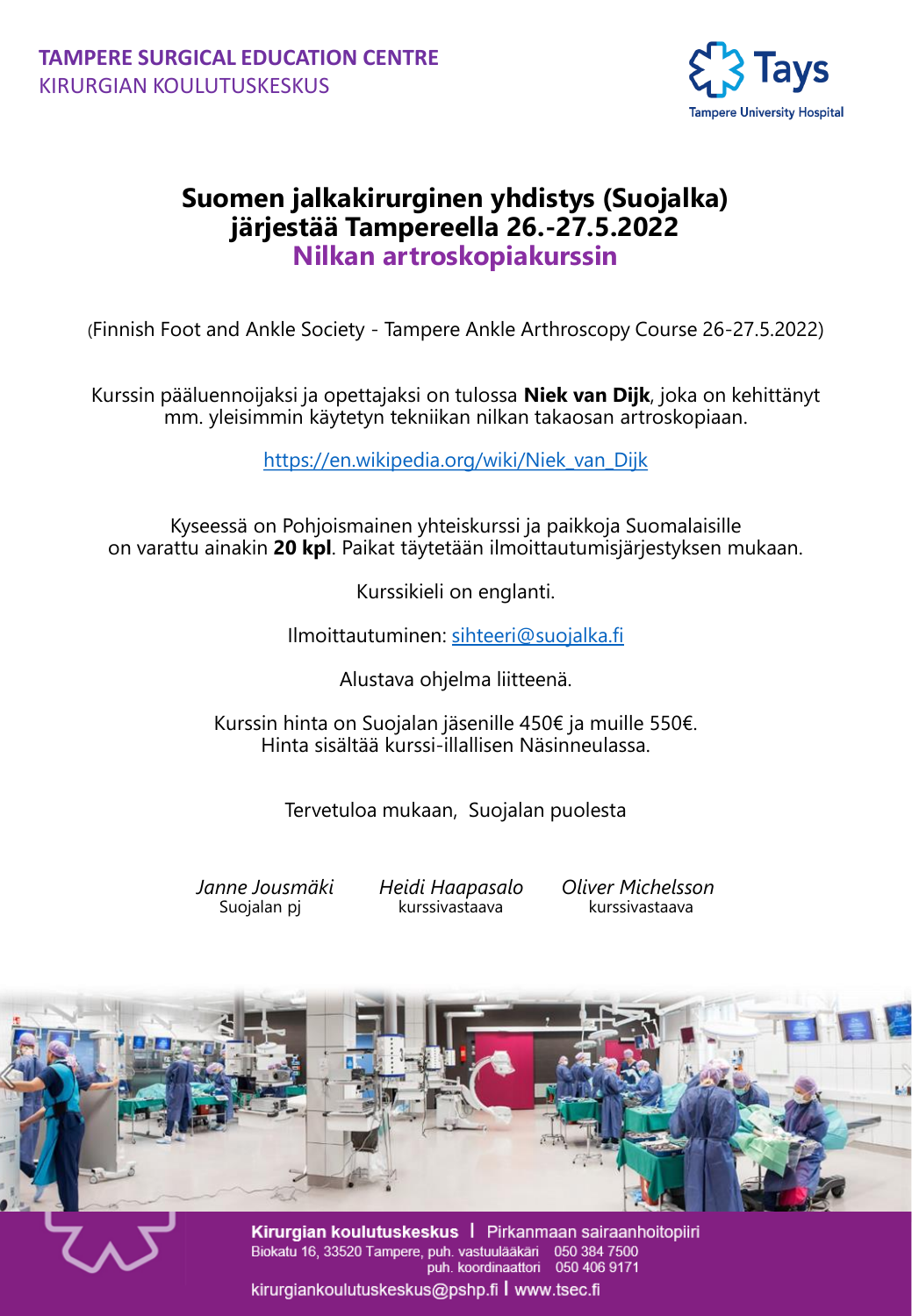

## **SuoFinnish Foot and Ankle Society - Tampere Ankle Arthroscopy Course 26.-27.5.2022**

## Dear Participant, **Thursday 26.5.2022**

Lunch 12.00-13.00 (Hotel Norlandia Care)

# Tampere Flap Course on December 2-4, 2020. The global COVID-19 **Afternoon Lectures (FinnMedi 5 Lecture room)**

| $12 - 30 - 12.35$<br>$12.35 - 12.45$<br>$12.45 - 13.00$<br>13.00 - 13.15<br>$13.15 - 13.30$<br>$13.30 - 13.45$<br>13.45 - 14.00<br>14.00 - 14.15 | Welcome Heidi Haapasalo and Oliver Michelsson<br>Brief history Ankle Arthroscopy Oliver Michelsson<br>Current and future indications for hind foot Endoscopy Niek van Dijk<br>The anterior arthroscopic approach Niek van Dijk<br>Soft tissue impingement Marko Mykkänen<br>My way; Posterior ankle arthroscopy Niek van Dijk<br>The other way (British way) lateral ankle arthroscopy Mikko Aulamo<br><b>Discussion</b>               |
|--------------------------------------------------------------------------------------------------------------------------------------------------|----------------------------------------------------------------------------------------------------------------------------------------------------------------------------------------------------------------------------------------------------------------------------------------------------------------------------------------------------------------------------------------------------------------------------------------|
| 14.15—14.45                                                                                                                                      | Coffee break (Hotel Norlandia Care) (Small company presentations?)                                                                                                                                                                                                                                                                                                                                                                     |
| 14.45 - 15.00<br>15.00 - 15.15<br>$15.15 - 15.45$<br>$15.45 - 16.00$<br>$16.00 - 16.15$<br>$16.15 - 16.30$<br>16.30 - 16.45<br>16.45 - 17.00     | Treatment options of osteochondral lesions of the talus <b>Nikke Partio</b><br>Talar OCD: What if biological Options fails Niek van Dijk<br>OCD discussions + cases<br>Ankle Instability: The limits of open and arthroscopic Surgery Niek van Dijk<br>Achilles Tendon Pathology: the rational for treatment. Niek van Dijk<br>Arthroscopic FHL transfer Anssi Härkönen<br>Small joint arthroscopies Jouko Alanen<br><b>Discussion</b> |
| 19:00 Dinner ->                                                                                                                                  | Näsinneula restaurant                                                                                                                                                                                                                                                                                                                                                                                                                  |



Kirurgian koulutuskeskus | Pirkanmaan sairaanhoitopiiri Biokatu 16, 33520 Tampere, puh. vastuulääkäri 050 384 7500<br>puh. koordinaattori 050 406 9171<br>kirurgiankoulutuskeskus@pshp.fi | www.tsec.fi